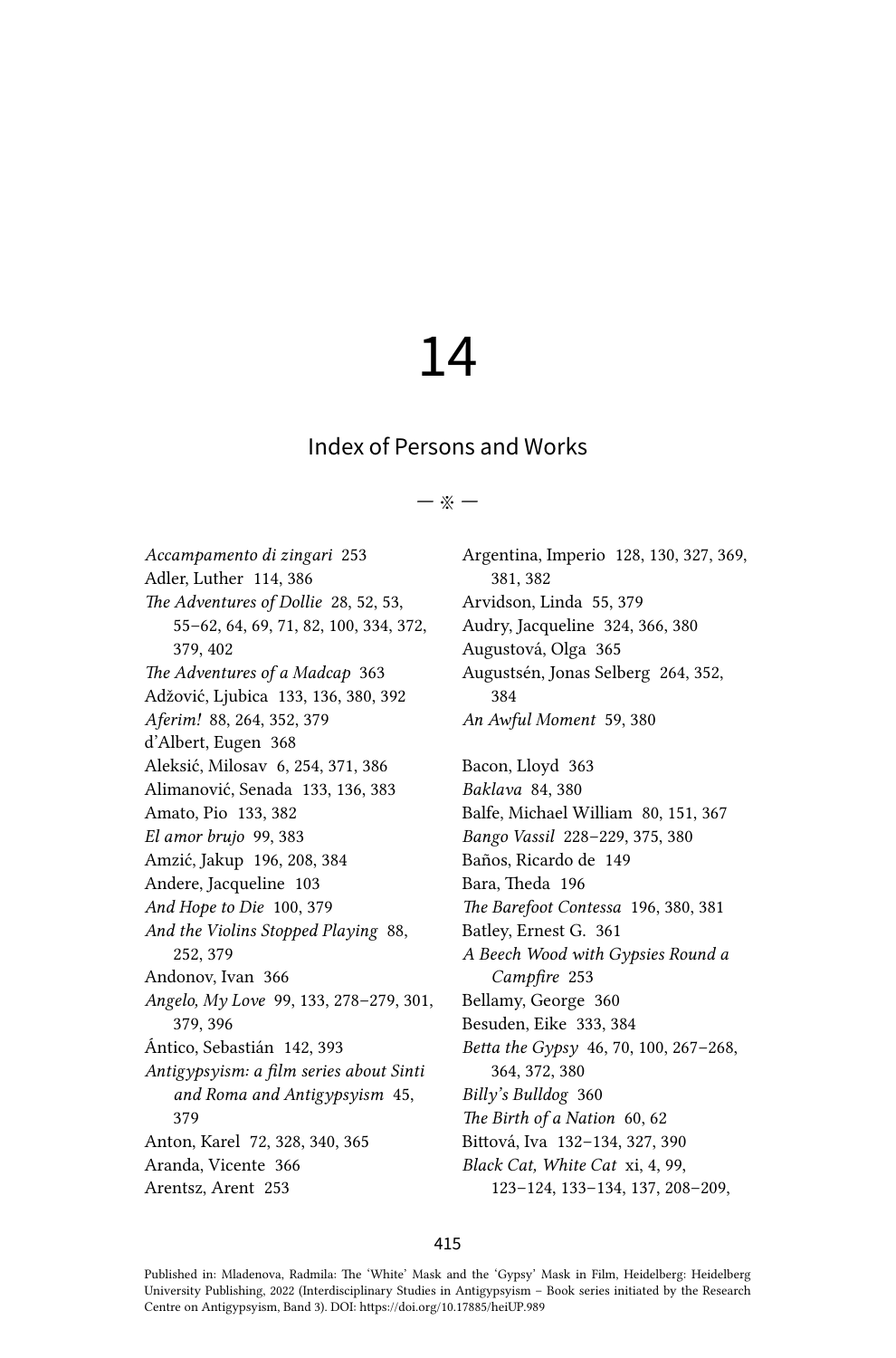213–214, 309, 317, 324, 325, 327, 375, 380, 405 *Black Swallow* 101, 325, 380 Blank, Alexander 103 *Blood Wedding* 99, 381 Bogarde, Dirk 327 *The Bohemian Girl* (1843), opera 80, 83, 151, 367 *The Bohemian Girl* (1922), film 151, 238, 340, 381 *The Bohemian Girl* (1936), film 83, 84–86, 100, 150–170, 189, 202, 287, 290, 309, 314, 325, 334, 354, 367, 373–374, 381, 397, 412 von Bolváry, Géza 366 Bor, Paulus 81 *Borat* 105, 138, 312–313, 381, 413 *Brats* 84, 88, 352, 381 *Bread and TV* 84, 141–142, 206, 411 Breistein, Rasmus 45–46, 232, 234–236, 328, 366, 371, 376, 384 *The Brilliant Biograph: Earliest Moving Images of Europe* (1897–1902) 44, 381 Brondukov, Boryslav 295, 369, 377 Brooke, Van Dyke 360 Brueghel the Elder, Jan 253 Bruhn, Johanne 233, 236, 376, 384 Bruno, Corbucci 287, 324 Budnik, Jowita 197, 239–241, 243, 247–249, 251, 369, 376, 377, 389 Bunn, Alfred 83 *A Burlesque on Carmen* 125, 381 Busch, Mae 155 Cabanne, W. Christy 59 Calvert, Phyllis 128, 327, 388 *A Camp of Zingaree Gypsies* 44 Campbell, Eric 363, 392 *Campement de tziganes, Roumanie* 253 Cano, Fanny 103 Cansino, Antonio 132

Cansino, Eduardo 132 Capellani, Albert 334

*La caraque blonde* 324, 380 *Caravan* 292 Cardinale, Claudia 327 "Carmen" (1845), tale 18–20, 39, 80, 93, 102, 335, 367, 395, 398 *Carmen* (1915), film 196 *Carmen* (1918), film 70, 100, 287, 325, 367, 381 *Carmen* (1983), film 100, 381 *Carmen* (2003), film 101, 381 *Carmen Comes Home* 328, 382 *Carmen de la Triana* 100, 381 *Carmen proibita* 287, 382 *Carmen's Pure Love* 328, 382 Carpignano, Jonas 133, 382 de Cervantes Saavedra, Miguel 52, 73–75, 79–81, 83, 85–86, 93, 96, 127, 151, 238, 325–326, 339, 367, 395, 411, 413 Cevrevski, Jordanco 254 "Chaje Shukarije" 313 Chakraborty, Rahul 140, 384 Chaplin, Charlie 1, 72, 125, 213, 234, 363–364, 381, 392, 401, 412 Chernaya, Lala 133, 134, 270, 387 Chernev, Nedelcho 340, 385 *The Child Stealers* 60 *Children of the Forest* 361 *Chocolat* 105, 382 *A Ciambra* 99, 133, 382 "Cinderella" 28 Clément, René 366 Coca-Cozma, Miruna 88, 389 Cohen, Sasha Baron 138, 312–313, 381 Coleby, A.E. 72, 360, 361, 367, 380, 390 Combermere, Edward 70, 364, 372 *Comedia ilamada medora* 73 Connolly, Bobby 118–119, 373, 389 Cooper, Gladys 151, 238, 381 Coppola, Francis 213, 404 Cortés, Joaquín 196, 385 Costea, Marcel 133–134, 304–305, 377–378, 389 Costner, Kevin 28 *The Counts of Svansta* 138–139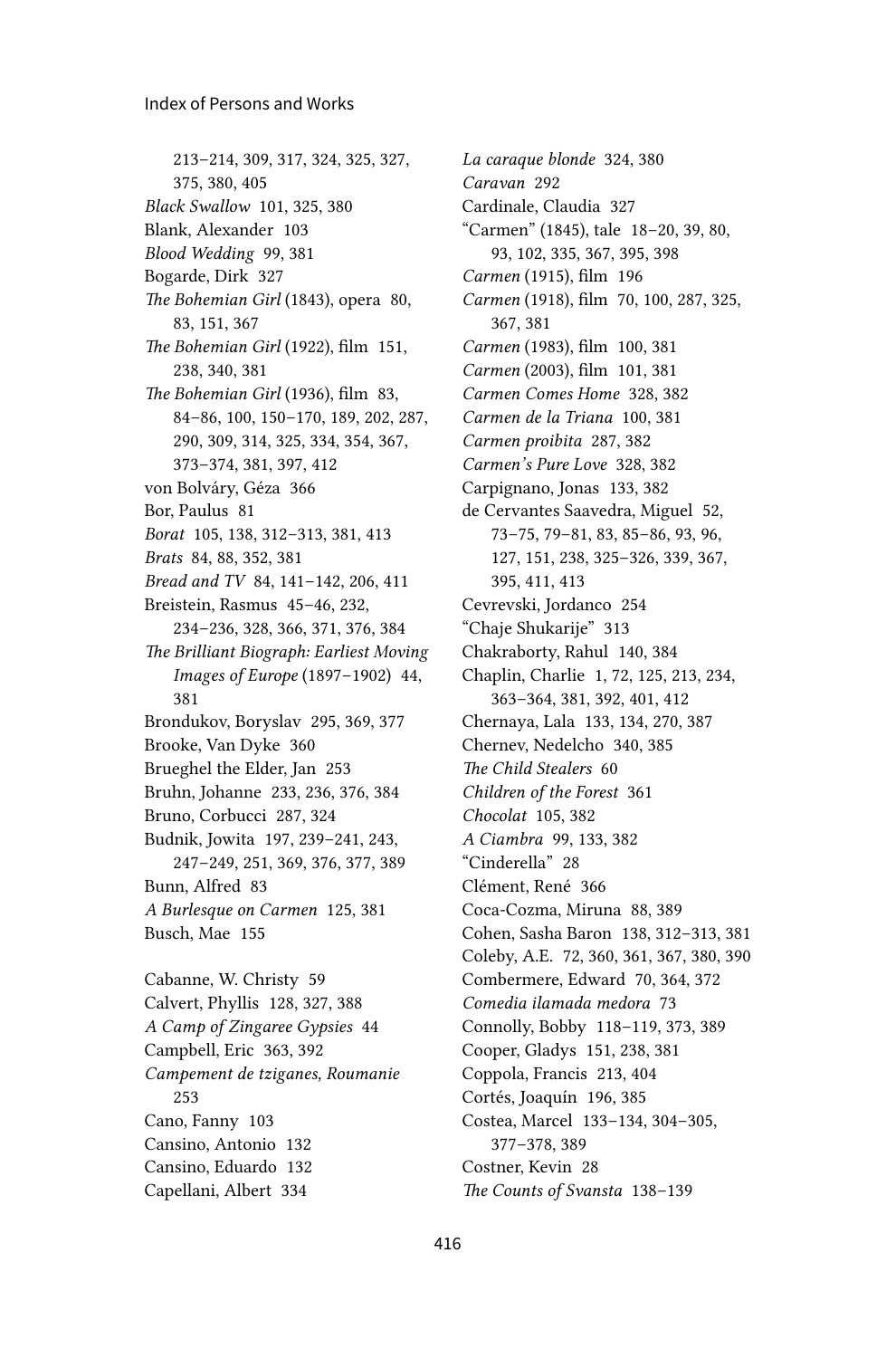*Duh Babe Ilonke* 287, 352, 388 Dujmović, Davor 129, 254, 369, 392 Dulché, Yolanda Vargas 102

Courbet, Jean Désiré Gustave 127 Crabtree, Arthur 366 Crevenna, Alfredo 102–103 *Cuando las Cortés de Cádiz* 128, 368 Curtis, Michael 196

*Daddy Daycare* 105, 382 *Dances with Wolves* 28 Danet, Jean 92, 373, 386 *Dark and Bright* (1936) 100, 127–128, 287, 324–325, 327, 334, 368, 382 *Dark and Bright* (1954) 100, 127–128, 324–325, 334, 368, 383 *Dark Eyes* 104, 328 *Darkness I Leave You* 368 Dass, Angélica 26–27, 399 Daumier, Honoré-Victorin 127 *The Deathless Woman* 44 Deitch, Donna 28 Delannoy, Jean 89, 92, 373, 386 Dellal, Jasmine 206, 393 Delon, Alain 369 De Mill, Cecil B. 234 Depp, Johnny 130, 369, 382, 389 *Desert Hearts* 28 De Sica, Vittorio 213 *Devils, Devils* 101, 334, 383 Dieterle, William 88, 90, 372 Dietrich, Marlene 131, 196, 239–240, 290–291, 369, 384, 392, 398, 410 "Djelem, Djelem" 310 Dodevski, Goran 254 Dodson, Mary Kay 291 *The Dog Outwits the Kidnappers* 71 Doga, Eugene 276, 310–312 *Don Álvaro; o la fuerza del sino* 80 *Don César de Bazan* 80 Dostoevsky, Fyodor 274, 396 *Double Indemnity* 195 Down, Lesley-Anne 89, 91, 372–373 Drabløs, Edvard 236, 376 *Drama in a Gypsy Camp near Moscow* 99, 123, 199, 265–267, 328, 383 *Drei Birken auf der Heide* 5, 20, 100, 371, 383

*Dumb Sagacity* 71 Dumont, Danielle 92, 373 Dušek, Dušan 276, 403 Duvall, Robert 133, 141, 279, 301, 366, 379 "Ederlezi" 313 Edgren, Gustaf 297 Egan, Gladys 55, 56, 372 *El Paso* 88, 352, 383 *An Episode in the Life of an Iron Picker* 45, 133, 134, 135–137, 384 Erfurth, Ulrich 5, 371, 383 *The Eternal Jew* 264, 384 Evans, Angelo 133, 278, 301, 379 Evans, Jean 114, 272, 386 *The Exploits of Elaine*, Ep. 8. "The Reptile Under the Flowers" 362 *Das falsche Wort: Wiedergutmachung an Zigeunern (Sinti) in Deutschland?* 88, 383 *Farbenlehre* 29 *Father* 211 Fehmiu, Bekim 6, 129, 196, 254, 326–327, 369, 371, 386, 396 Feldmann, Maximilian 137, 392, 400 *Fiddlers* 102, 310 *The Firefly* 70, 361 Fitzhamon, Lewin 71, 72, 122, 359, 360, 361, 366, 382, 388, 390 Fliegauf, Benedek 47, 88, 352, 387 Flores, Lola 129, 369, 382, 389 *Flower of the Tisza* 100, 368, 384 Foley, George 364 Folkson, Sheree 263, 298, 343, 352, 386 Ford, John 213 *La forza del destino* 80 *Frau Roggenschaubs Reise* 140, 384 Frič, Martin 42, 387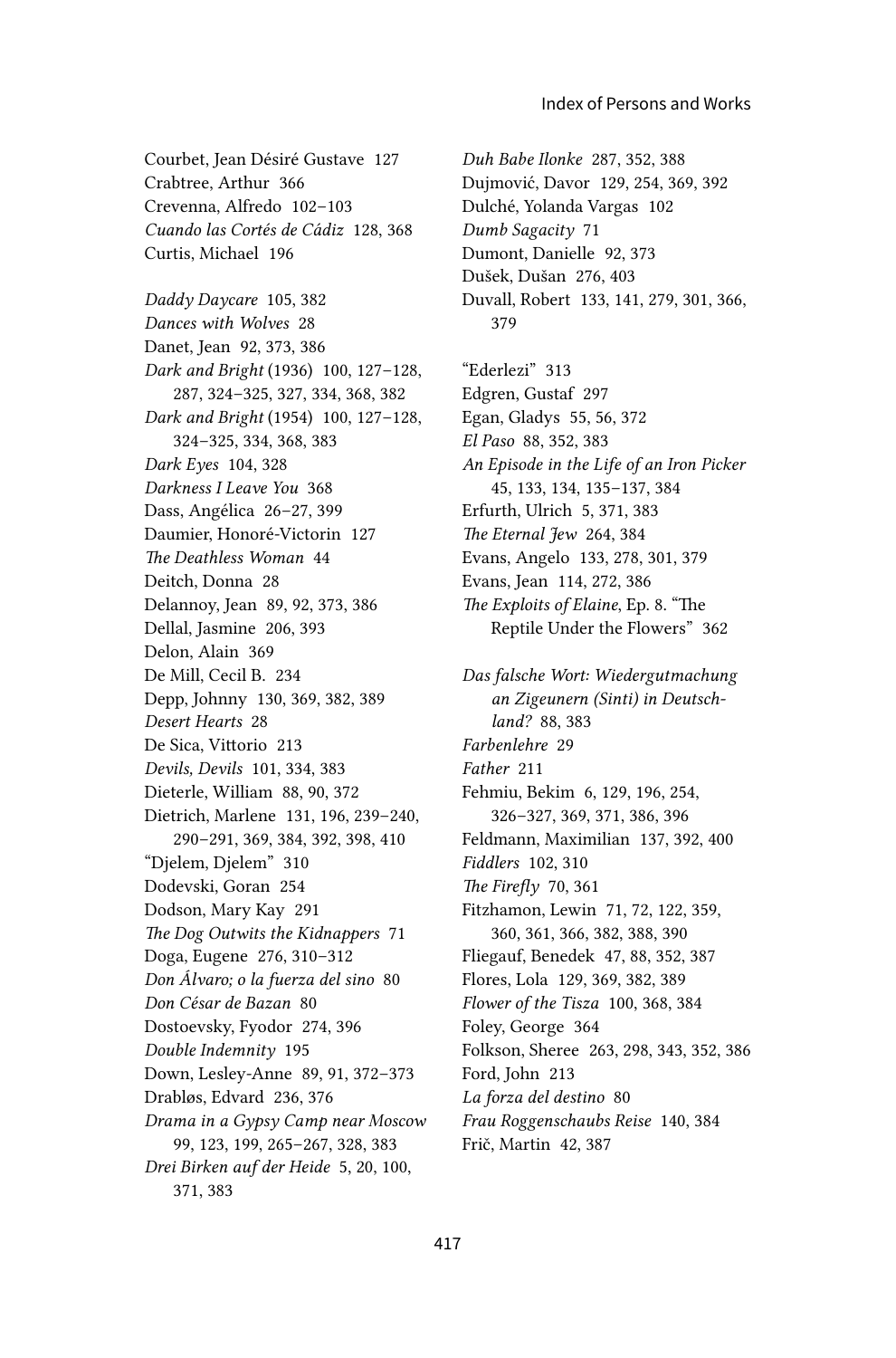#### Index of Persons and Works

Gad, Urban 335, 366 *Gadjo dilo* 8, 47, 252, 382 Gainsborough, Thomas 253 *The Garbage Helicopter* 263–264, 352, 384 Gardner, Ava 196, 327, 369, 380 Gasnier, Louis J. 362 Gatlif, Tony 8, 47, 49, 88, 125, 126, 298, 343, 352, 382, 387, 388, 392, 400 Gavrilov, Vsevolod 295, 377 Gazzo, Michael 172, 374 *Ghetto No.1* 206, 384 Giancarli, Luigi 73 *Gibsy – Die Geschichte des Boxers Johann Rukeli Trollmann* 333, 384 *Gilda* 195, 196 Gilliam, Terry 326 Giovanni, José 366 "Gipsies" (1815), poem 39 *Gipsy Anne* 45–46, 100, 229, 231–237, 267, 328, 334, 340, 355, 367, 371, 376, 384, 399, 405, 408 *Gipsy Magic* 99, 254, 307–308, 325, 338, 384 *La gitana blanca* 149, 324 "La gitanilla" 52, 73–81, 88, 93, 127, 151, 238, 325, 339–340, 367 Gladik, Ulli 88, 389 Glaser, Matt 171 de Gobineau, Joseph Arthur 170 *The Godfather* 187, 191, 213, 404 von Goethe, Johann Wolfgang 30, 73 van Gogh, Vincent Willem 127, 253 Gogol Bordello 11 Goldblat, Moisei 133, 387 *Golden Earrings* 131, 239, 240, 290–291, 298, 300, 307, 340, 343, 384, 398, 408 Gorky, Maxim 101, 125, 369 Gott, Barbara 364 Grappelli, Stéphane 187, 312 Griffith, David Wark 28, 52, 55–62, 71, 122, 327, 360, 366, 372, 379–380, 389, 397, 402

Grigoriu, Grigore 25, 102, 295, 327, 369, 377, 390 Grisman, David 187, 312 *Großstadt-Zigeuner* 333, 385 Grunwalsky, Ferenc 206, 389 *Gucha – Distant Trumpet* 101, 134, 219–227, 229, 232, 234, 237, 283–284, 295, 302, 312, 340, 355, 375, 385, 408, 410 Guillén, Pascual 127, 368 Guimerá, Àngel 368 Guthrie, James 253 "The Gypsies" (1824), poem 40, 102, 126, 267, 407 *The Gypsies; or The Abduction* (1907), film 360 *Gypsies* (1921), film 72, 328, 340, 365 *Gypsies* (1935), film 269–272 *La Gypsy* (1839), ballet 80 *The Gypsy* (1967), film 102 "The Gypsy." *At Each Kilometer* (1969), TV series 105, 340, 385 *Gypsy* (1979), TV series 103 *Gypsy* (2000), film 99, 196, 385 *The Gypsy and the Gentleman* 100, 200–204, 211, 215, 287, 334, 368, 374 *The Gypsy Charmer* 104–105, 129, 386 *The Gypsy Fires are Burning for Daylight's Past and Gone* 253 "Gypsy Magic – On the Set/The Making of (1996)" 308 *Gypsy Wildcat* 334, 340, 386 *Gypsy Woman* 263, 298, 343, 352, 386 Hajdú, Eszter 88, 387 *The Halt at a Gypsy Camp* 253 Hanák, Dušan 132–133, 141, 276, 286, 327, 366, 390, 405 Hansen, Harry Roeck 139 Hardy, Oliver 83, 85, 151, 155–165, 167–169, 369, 381, 397, 403, 407 Harlan, Veit 204 Harvey, Harry 363 Hasimović Husnija 1–2, 133, 371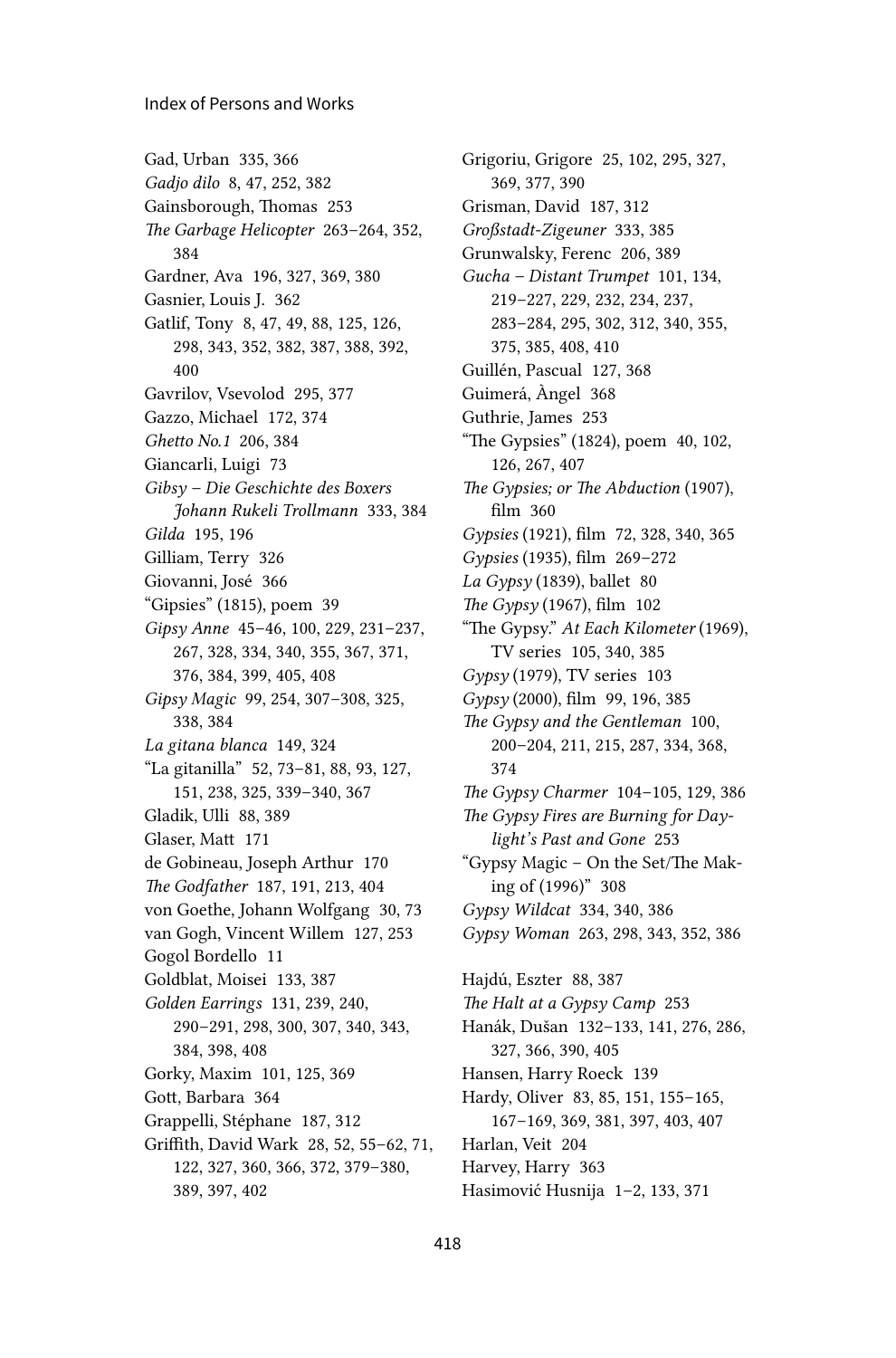de Havilland, Olivia 237 Hayden, Sterling 172, 179, 374, 387 Hayworth, Rita 132, 196, 369, 388 Hepburn, Katharine 369 Hepworth, Cecil 71, 390 *Her Mother's Image* 360 von der Heyde, Annette 24, Hilten, Hubert 5, 371 Hippler, Fritz 264, 384 Hopkins, Anthony 369 Hirsch, Judd 190, 200, 274, 278 Hoffmann, E.T.A. 73 Hoger, Hannelore 140, 384 Hood, Darla 154 Hooke, Nina Warner 368 Hopkins, Anthony 89, 369, 386 Horne, James W. 151, 153, 157, 159, 202, 373–374, 381 von Hören, Andreas 45, 379 Hoskins, Bob 88, 125, 126, 352, 390 *Hot Blood* 99, 114–115, 196, 227, 272–273, 287, 307, 373, 386, 404 Hugo, Victor 18–19, 39, 67, 80, 88–89, 93–94, 125, 368, 395 *The Hunchback of Notre-Dame*, novel 18–20, 34, 39, 52, 67, 80, 88, 94, 101, 368, 395 *The Hunchback of Notre-Dame* (1939), film 88–90, 93, 101, 368, 372, 386 *The Hunchback of Notre-Dame* (1956), film 89, 91–93, 101, 368, 373, 386 *The Hunchback of Notre-Dame* (1982), film 89, 91, 93, 101, 368, 372–373, 386 *The Hunchback of Notre-Dame* (1996), film 93–94, 101, 227, 368, 373, 386 *Humanæ* 26–27 Hütz, Eugene 11 *I am a Gypsy* 99, 268–269, 386 *I Even Met Happy Gypsies* xii, xv, 6, 20, 42, 99, 129, 133, 187, 196, 206, 254, 273–276, 287, 301, 310, 316, 325, 326, 334, 371, 386, 408

Ignjić, Dragan 312

Ikonen, Ansa 104, 327, 392 *In a Lonely Place* 195 *Intolerance* 60 *Into the West* 316–317 Iovkov, Iordan 325 "Isabella von Ägypten" 39 *Isabella the Gypsy Duchess* 287, 324 Inslee, Charles 55, 56, 372 *It's my fault* 103, 125 Ivanova, Katina 254

*¡Ja me maaten...!* 101, 387 *Jánošík* 42, 70, 105, 335, 387 Janson, Kristofer 45, 367 *Jassy*, novel 368 *Jassy*, film 100, 287, 293, 368, 387 Jauch, Thomas xii *Jealous Fools* 82 *Jessie, the Stolen Child* 360 Jessop, Frank E. 15 Johnson, Arthur V. 55, 59, 379 Jovanović, Gordana 133, 386 Jude, Radu 88, 264, 352, 379 *Judgement in Hungary* 88, 387 *Jud Süss* 204, 399 "Jump Jim Crow" 119–120 *Just the Wind* 47, 88, 352, 387

Kachur, Igor 227–228, 375, 390 Kaleev, Angel 143–144 Kalinin, A. 103 Kalling, Ivar 297 *Kampf-Geschwader 51 "Edelweiss"* 24, 405 Kędzierzawska, Dorota 334, 383 Keisuke, Kinoshita 328, 381, 382 Khanzhonkov, Alexander 123, 199, 266–267, 328, 383 *Kidnapped by Gypsies* 360 *Kidnapped for Revenge* 360 *Kinder des Windes – Zigeuner in Europa* 206 *King of the Gypsies*, novel 171, 277–278, 369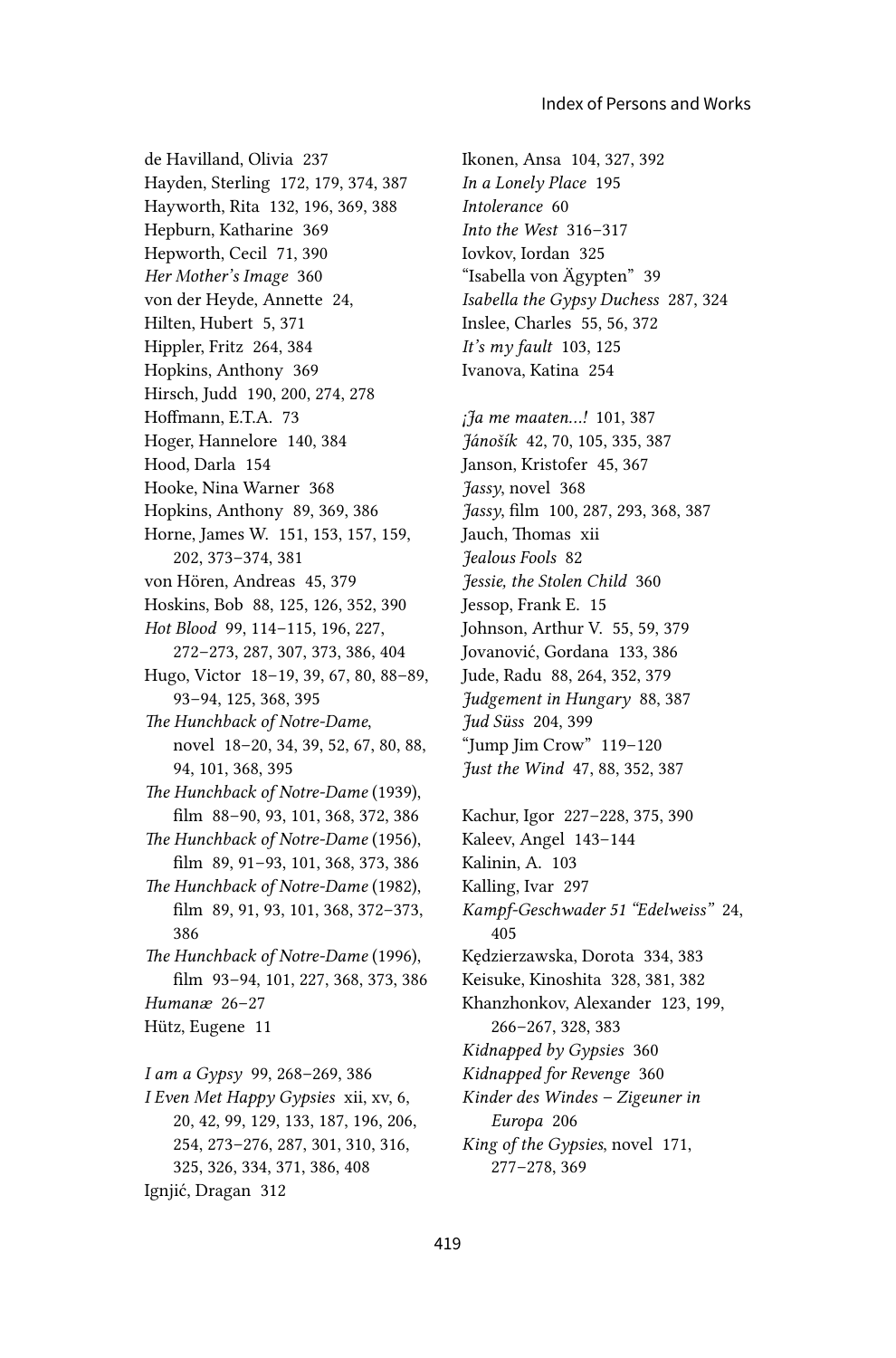*King of the Gypsies*, film 99, 150, 171– 197, 200, 215, 227, 231, 277–278, 307, 312, 314–315, 334, 354, 369, 374, 387, 400, 401, 407, 412 *The King of Trollebo* 297 Kiš, Milan 341 Knight, Steven 88, 263, 352, 386, 390 Knoles, Harley 151, 238, 340, 381 Knowles, Bernard 366 Kobayashi, Toshiko 328, 381, 382 *Korkoro* 252, 387 *Koštana*, play 369 *Koštana*, TV film 101, 369, 387 Kos-Krauze, Joanna 197, 237, 238, 240–241, 244, 248, 251, 285, 366, 376, 389 Krauze, Krzysztof 197, 237, 238, 240– 241, 244, 248, 251, 366, 376, 389 Kusturica, Emir xi,1–4, 20, 122–124, 133, 137–138, 141, 208–215, 254–255, 280–283, 302, 309, 312, 316, 325, 327, 366, 371, 375, 380, 392, 396–397, 400–405, 410 Lăcătuş, Hagi 133, 389 Laković, Predrag 254 Lambert, George 253 *Landscape with Gipsies* 253 Lang, Fritz 201 *The Last Camp* 99, 133, 287, 387 Laughton, Charles 88–89, 386 Laurel, Stan 83, 85, 151, 155–165, 167–169, 369, 381, 397, 403, 407 Laverick, June 203 Lawrence, Florence 59, 380, 389 Lawrence, Margery 368 Lederer, George W. 364 Leisen, Mitchell 366, 384 Lenau, Nikolaus 40 Lentrodt, Kai 305, 377, 389 Levinson, Barry 242 Lewis, Mitchell 153, 373 Lievens, Jan 81 *The Little Gypsy Witch* 287, 352, 388 *The Little Blue Cap* 360

*The Little Prince* xii Lockwood, Margaret 369 Lofts, Nora 368 *Lola, the Coalgirl* 100, 128, 368, 388 Lollobrigida, Gina 89, 92, 369, 373, 386 Longfellow, Malvian 364 *The Long Way Home* 84, 388 Losey, Joseph 196, 200, 202–203, 327, 366, 374, 385 *The Lost Child* 61 Loteanu, Emil xi, 24, 101–103, 122, 133, 141, 294–295, 310, 327, 366, 377, 390 *The Loves of Carmen* (1927) 100, 130–131, 196, 287, 388 *The Loves of Carmen* (1948) 83, 100, 196, 388 Lothar, Rudolph 368 *Lowlands*, opera 368 *Lowlands*, film 100, 368, 388, 412 Lubitsch, Ernst 70, 325, 366, 381 Lucas, Wilfred 59 Lucia, Luis 366 Luhrmann, Baz 40, 391 Lumière brothers 148

*M* 201 Maas, Peter 171, 277, 369 Mácha, Karel Hynek 40, 365 *Das Mädchen ohne Vaterland* 100, 287, 391 *Das Mädchen vom Hof* 100, 383 *Madonna of the Seven Moons,* novel 368 *Madonna of the Seven Moons*, film 128, 292, 322, 324, 327, 337, 341, 368, 388, 403 "Makar Chudra" 102, 369 Manasijević, Aleksandra 220, 221, 375, 385 *The Man Who Killed Don Quixote* 326 Manet, Édouard 127 Manić, Aleksandar 134 Mankiewicz, Joseph L. 196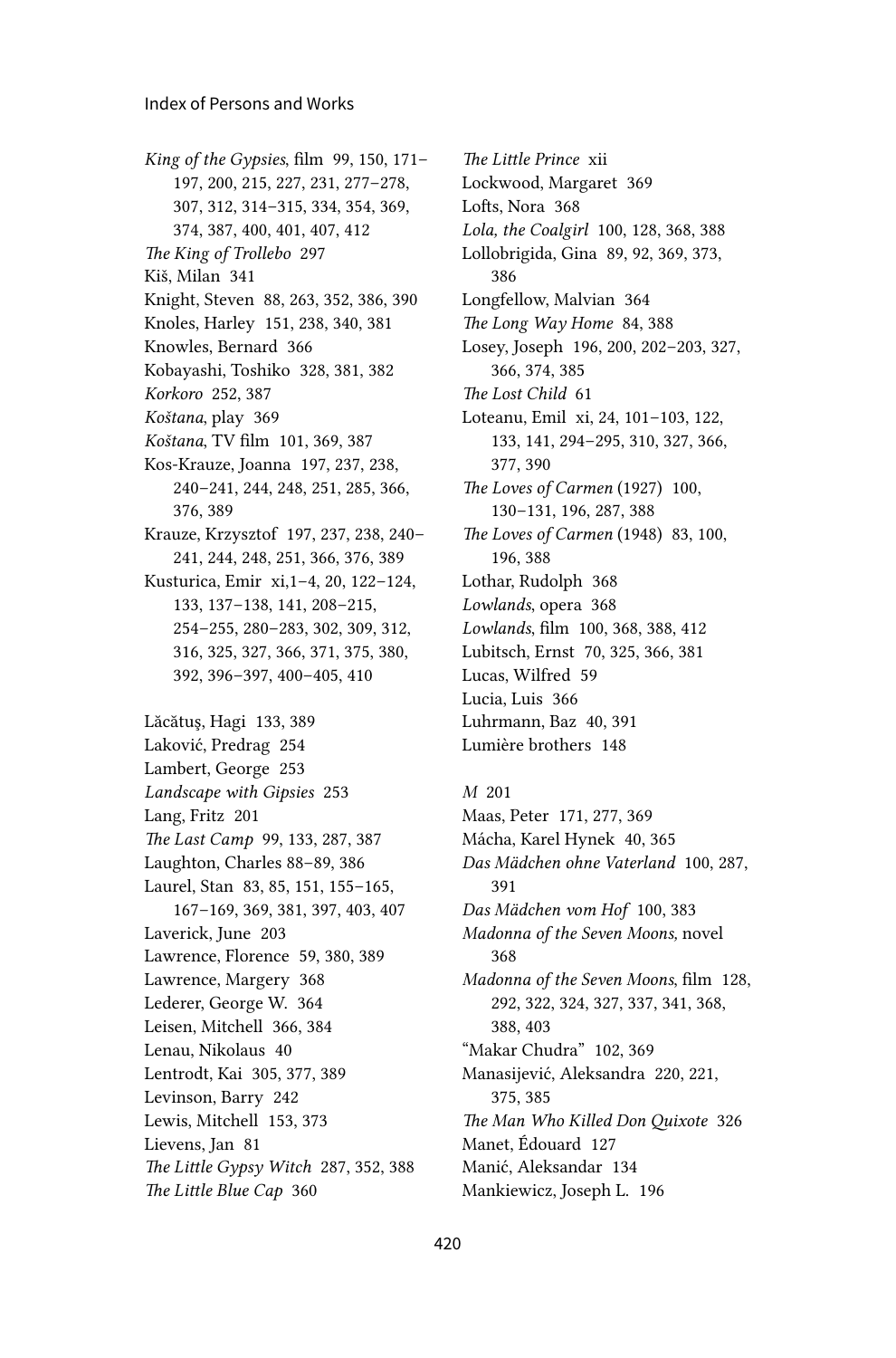Manojlović, Miki 254 *Maritana* 80 Marković, Marko 134, 219, 227, 312, 375, 385 Marshal, Alan 90, 372 Matveev, E. 102 *The May Fairy* 72, 328 McCutcheon, Wallace 71, 358, 391 *Mein Revier* xii Meissner, Maja 240, 376 Méliès, Marie-Georges-Jean 148 Mercouri, Melina 130, 202–203, 369, 374, 385 Mérimée, Prosper 18–19, 39, 80, 93, 102, 125, 170, 328, 335, 367, 395, 398 Michell, Keith 201–203, 374, 385 Mihai, Raisa 134, 389 Mihăileanu, Radu 298, 343, 352, 392 Mihajlovski, Toni 254 *Mildred Pierce* 195, 196 Milland, Ray 131, 384 *Minstrel Days* 118–119, 373, 389 *Miracle in Milan* 213 Mirga, Paloma 245, 248–251, 376–377 Møller, Valdemar 68, 372 Moholy-Nagy, László 333, 384 Montez, María 370 *Morena Clara*, play 127, 368 *Morena Clara* (1936) 100, 127–128, 287, 324–325, 327, 334, 368, 382 *Morena Clara* (1954) 100, 127–128, 324–325, 334, 368, 383 Moreno, Antonio 155 Mortimer, Roz 44 *The Most Dangerous Game* 201 *A Mother* 206, 389 Mujić, Nazif 134–137, 383, 407 *Mule Train and Gypsies in a Forest* 253 *My Friend the Gypsy* 287, 389 *Natasha* 88, 389

*The Natural* 242 Negri, Pola 130, 370, 381 Neill, Roy William 334, 366, 386 Nelević, Mladen 220, 385 *Nelly's Adventure* 84, 133–134, 302–308, 377–378, 389 Nestler, Peter xvii, 88, 393 Nicoara, Mona 88, 389 Nielsen, Aasta (Norway) 46, 234–235, 370–371, 376 Nielsen, Asta (Denmark) 70, 370, 391 Niemirska, Joanna 247, 377 Nikolova, Pepa 129, 370, 385, 391 van Noordt, Jan 81 *Notre-Dame de Paris* (1911) 334 *Novelas ejemplares* 74, 413 Novello, Ivor 151, 238, 381 Nvota, Juraj 327, 390 Nykvist, Sven 187 O'Brien, Edmond 90, 372 O'Hara, Maureen 89–91, 93, 372, 386 *Oh Pain, Little Pain, Pain* 100, 389 *Olympia* 245

O'Toole, Annette 186–187, 231, 374 *Our School* 88, 389

Palacios, Manuel 196, 385 Palizzi, Giuseppe 253 Palmer, Greg 118–119, 142, 373, 413 Palo, Tauno 104, 327, 392 *Papusza* 101, 197, 231, 232, 237–253, 284–285, 314, 315, 325, 334, 340, 355, 376–377, 389, 399, 409 Pawlicki, Antoni 242–243, 249, 376–377, 389 *The Peachbasket Hat* 59, 360, 389 *Peaky Blinders* 45, 88, 263, 352, 390 Pejović, Dejan 312 Pemán, José María 128, 368 *The People of the Simlång Valley* 268 Pesić, Slavoljub 221, 222, 375 Petrović, Aleksandar xii, 6, 42, 122, 133, 141, 188–189, 196, 206, 254, 273–276, 286, 301, 310, 316, 366, 371, 386, 409 Pichel, Irving 201 Pickford, Mary 59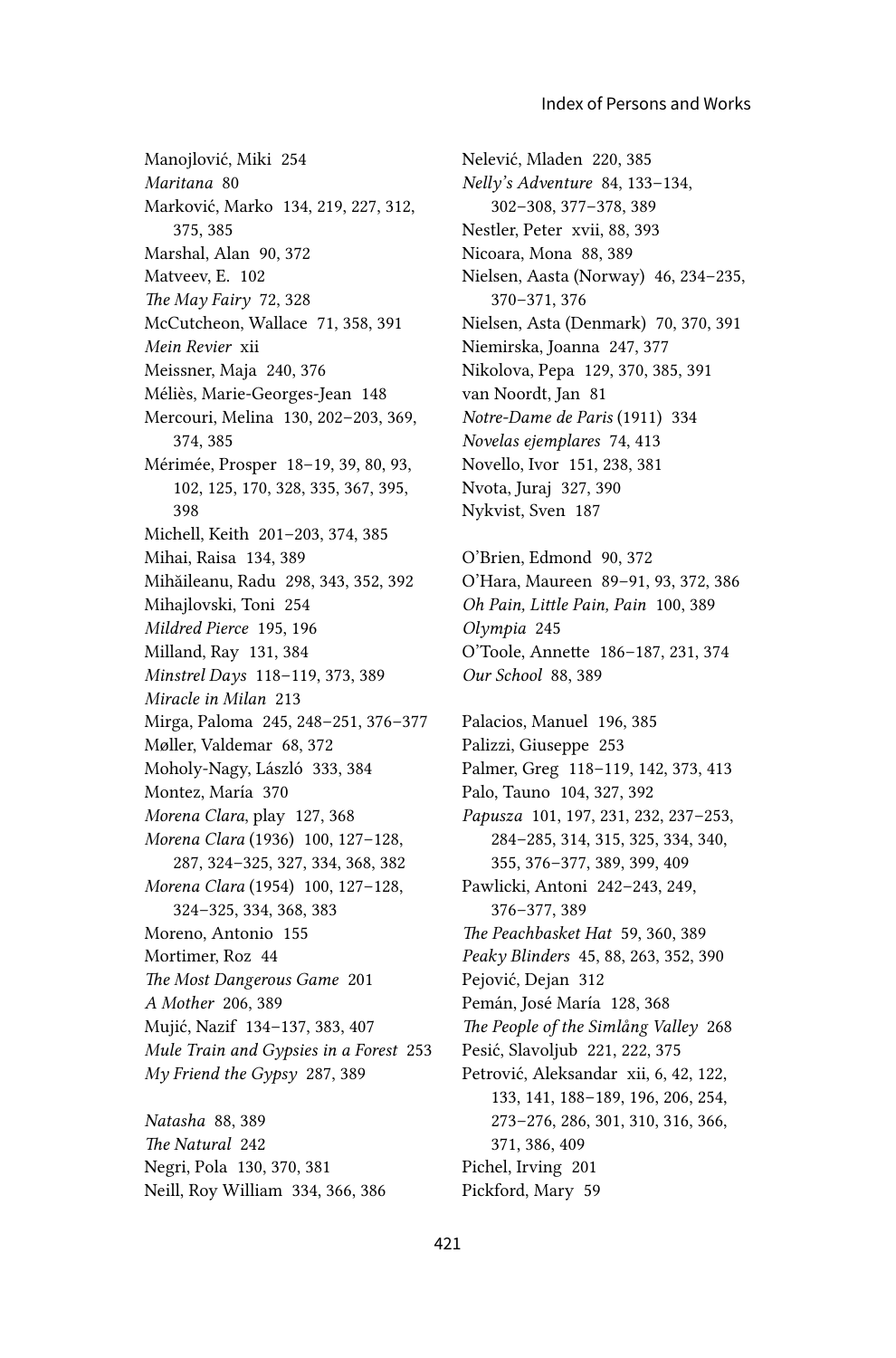Pierson, Frank 171–172, 179, 186–187, 191–192, 194, 197, 200, 230–231, 277–278, 374, 387 *The Pilgrimage of Students Peter and Jacob* 101, 196, 334, 390 *Pink Dreams* 100, 132–133, 276–277, 301, 327, 341, 342, 390 Pištěk, Theodor 365 Pitt, Brad 130, 316, 370, 391 Pokorný, Ivan 206, 384 Popov, Alexo 84, 380 Popov, Stole 134, 141, 254, 308, 338, 366, 384 Porter, Edwin S. 60, 71, 358, 391, 408 *The Portrait* 361 Potts, Annie 187 *Preciosa* 80 Puncheva, Boriana 84, 388 Purviance, Edna 363, 381, 392 Pushkin, Alexander 40, 102, 125–126, 267, 407 Pustovit, Anastasiya 228, 375, 390 Queen Elizabeth 29 *Queen of the Gypsies* xi, 24, 99, 101–103, 129, 133, 141, 227, 276, 287, 293–295, 301, 310, 325, 327, 334, 369, 377, 390 Quinn, Anthony 89, 370, 386 Quintero, Antonio 127, 368 *The Raggedy Rawney* 88, 352, 390 Ramati, Alexander 88, 379 Rasp, Alfons 365 Ray, Nicholas 114–115, 366, 373, 386, 409 Raymond, Charles 46, 70, 364, 366, 372, 380 *Record* 310 Renoir, Pierre-Auguste 127 *Rescued by Rover* 51, 60–61, 70–71, 328, 359, 390, 397, 398 *Rescued from an Eagle's Nest* 61 Redžepova, Esma 11, 313 Remember 227–228, 375, 390

*Revision* 88, 390 Rey, Antonia 172, 374 Rey, Florián 128, 327, 366, 381, 382 Rice, Thomas Dartmouth 199–122, 142 Riefenstahl, Leni 245, 366, 368, 370, 388 Rilke, Rainer Maria 137 del Río, Dolores 130–131, 196, 370, 388, 401 Ritchie, Guy 316, 391 de Rivas, Duque 80 *Rivieralandschap met zigeuners* 253 Roberts, Eric 186–187, 231, 278, 370, 374, 387, 400 Rogers, Charley 151, 153, 157, 159, 202, 373–374, 381 *A Romany Spy* 100, 287, 335, 391 *A Romany Tragedy* 59 Romashkov, Vladimir 199, 328 *Romeo and Juliet* 224 *Roming* 99, 325, 391 *A Roof* 100, 391 *Les roulottes, campement de bohémiens aux environs d'Arles* 253 Roumen, Frank 44, 381 Rousseau, Henri 127 Rubia Levy, Marga 70, 267, 364, 370, 372, 380 de Rueda, Lope 73 *Runaway Romany* 364 Rusanienko, Petro 227 Russell, Jane 114, 386 Rydberg-Eklöf, Signe 297 Saas, Margit 5, 371 de Saint-Exupéry, Antoine xii Sali, Elvira 134

422

Salingová, Sally 341

Sandvig, Anders 332 Sarandon, Susan 187, 312 Särkkä, Toivo 104, 327 Saura, Carlos 366

*Der Scheeren-Schleiffer* 294

Samardžić, Ljubiša 196, 208, 384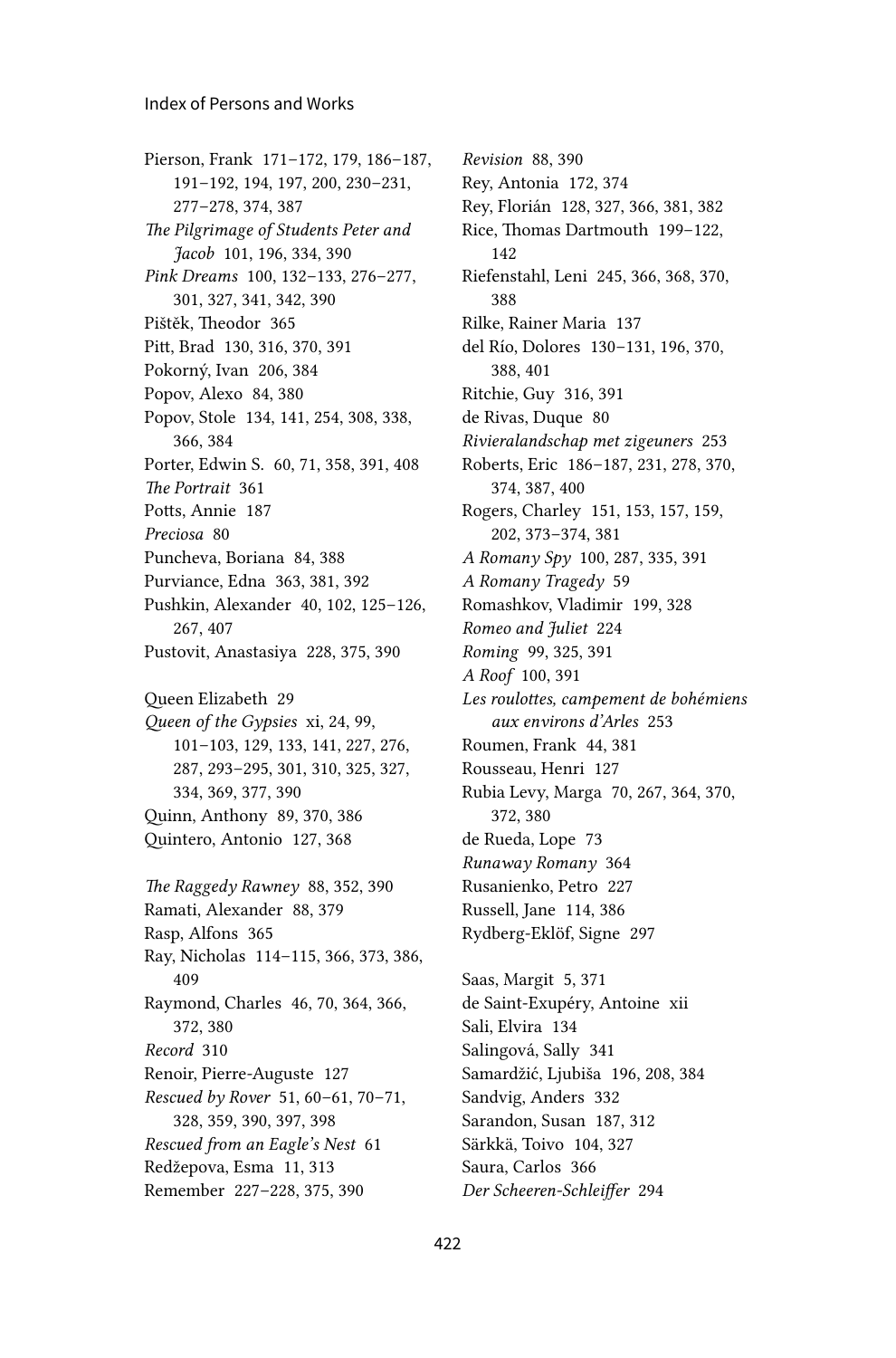Scheffner, Philip 88, 379, 390 Schiller, Johann Christoph Friedrich von 73 Schneider, Yevgeni 133, 387 Schoedsack, E.B. 201 Schuster, Harold D. 70, 393 Scurea, Ion Sandri 294, 377 Seitz, George B. 362 Severdžan, Bajram 134, 380, 384 Seybold, Katrin 88, 383 Shakespeare, William 28, 224 Sharlandzhiev, Lyubomir 340, 385 Shields, Brooke 187, 312 Shijak, Arna 254 Shilkret, Nathaniel 312 The Shutka Book of Records 134 The Sinful Apostles of Love 103, 125 Sianosyan, Serine 228, 375, 390 Sissi: The Fateful Years of an Empress 105.391 Siversen, Vladimir 123, 199, 267, 383 Skjønberg, Henny 233 Slichenko, Nikolaj 126 Smith, C. Aubrey 151 Snatch 105, 316, 391 Sollima, Stefano 197 The Spanish Gypsy 59 Stanković, Bora 369 Stenka Razin 199, 266, 328 Stoenescu, Eustatiu 253 Stoev, Georgi 84, 141, 206, 381 Stolen by Gypsies 60, 61, 71, 358-359, 391 Streisand, Barbra 241 Strictly Ballroom 40, 391 Suburra 197 Sundquist, Gerry 90, 373 Svoboda, Hugo 365 Symo, Margit 370

Takamine, Hideko 328, 381, 382 Tanović, Danis 45, 133, 135, 383 Tarkovsky, Andrey 212-213 Taylor, Stanner 60, 379 Telebasura no es realidad 142

Tene, Steve 171 Terra baixa 368 Thamar, Tilda 370 Tiefland, film 100, 368, 388, 412 Tiefland, opera 368 von Theumer, Ernst Ritter 366 Thiemann, Flora Li 305-306, 378, 389 Three 310 Tilbury, Zeffie 153, 373 Time of the Gypsies  $xi$ , 1-2, 20, 99, 129, 133-134, 138, 209, 211-214, 254, 280-283, 287, 302, 309, 312, 313, 316, 327, 371, 392 Todd, Thelma 153-154, 370, 381 Todorović, Bora 254 Todorović, Srđan 209, 375 Tomá, Svetlana 25, 102, 129, 141, 294, 301, 327, 370, 377, 390 To the Hilt 134 Touch of Evil 105, 196, 392 Tourneur, Maurice 82 A Tragic Love 59 Train of Life 298, 343, 352, 392 Trajanova, Vera 228-229, 375, 380 Transylvania 298, 392 Trousdale, Gary 93-94, 227, 373, 386 Trpkova, Sinolicka 254 Tuchner, Michael 89, 91, 372, 386 Tulio, Teuvo 104, 129, 328, 370, 385 Turner, Joseph 253 Tveito, Einar 233, 235-236, 376, 384 Tvinde, Lars 233, 235-236, 376 The Twin Triangle 363 Two Little Waifs 359-360 Tyc, Zdeněk 84, 88, 352, 381, 383

Ullmo, Kristine 233, 236, 376 Under a Gypsy Moon 15 Under the Joke 330

Vaala, Valentin 104, 328, 366, 370, 385 The Vagabond 72, 125, 363, 392, 401 The Vagabond's Waltz 100, 104, 327, 392 Valentina 137, 392, 400